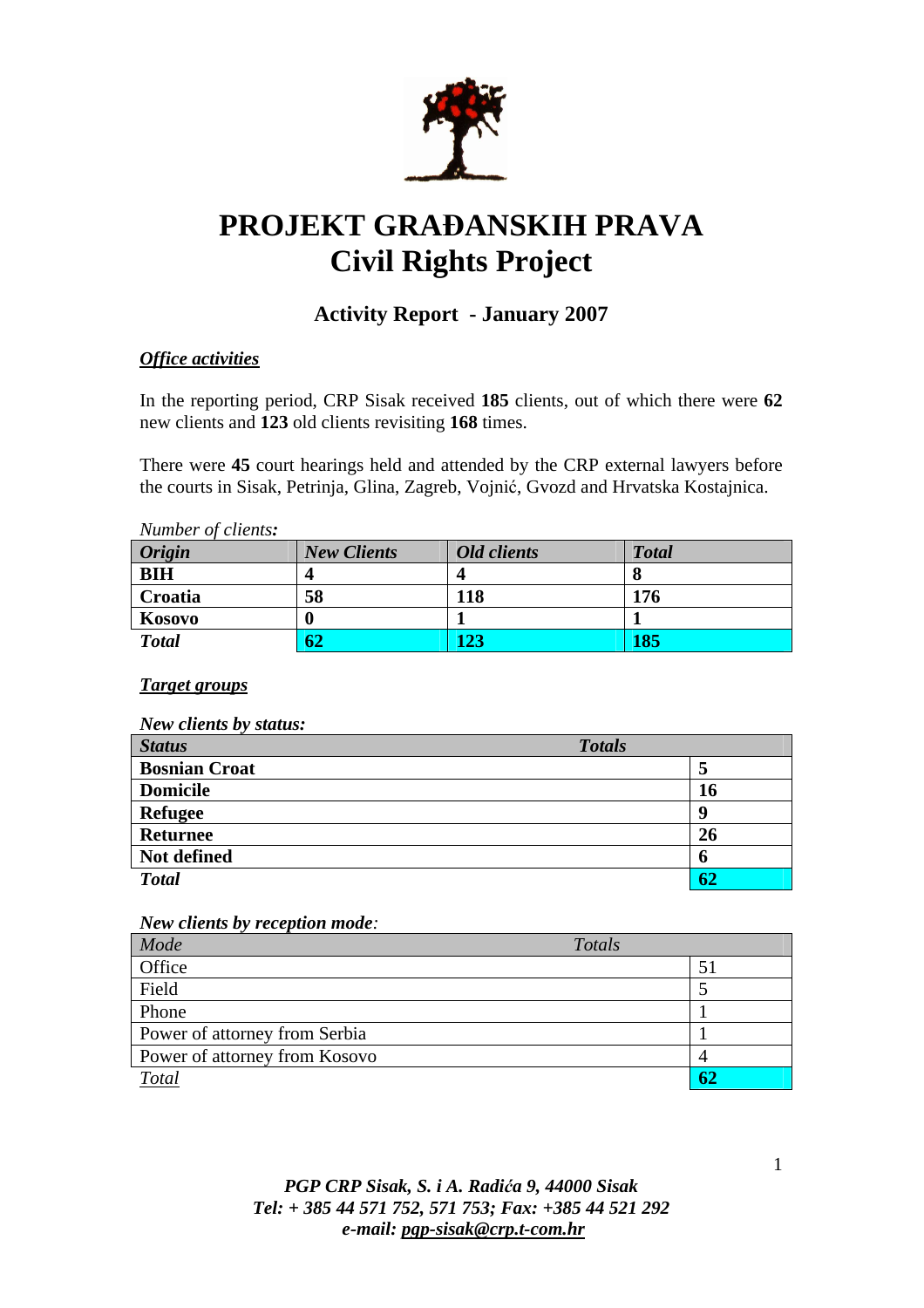| <b>TYPE OF CASE</b>                    | <b>NUMBER OF EVENTS</b> |
|----------------------------------------|-------------------------|
| Citizenship                            | 17                      |
| Documents and status                   | 67                      |
| Labour                                 | 3                       |
| Ownership                              | 101                     |
| Other                                  | 35                      |
| Pension and health and social security | 26                      |
| Housing care                           | 13                      |
| Tenancy rights                         | 27                      |
| Misdemeanour                           | 6                       |
| <b>TOTAL</b>                           | 295                     |

#### **LEGAL ASSISTANCE**

| Appeals/complaints       | 15             |
|--------------------------|----------------|
| Letters                  | 63             |
| Lawsuits                 | 13             |
| Administrative lawsuit   | $\overline{2}$ |
| Revision                 |                |
| Constitutional complaint |                |
| Submissions              | 78             |
| Administrative request   | 35             |
| Legal counselling        | 44             |
| Quick advises            | 65             |
| <b>TOTAL</b>             | 317            |

## *Legal issues*

In this reporting period, CRP Sisak wishes to emphasise that there has been a trend of increasing of number of clients who approach CRP office regarding legal issues related to social welfare and family relations, such as financial assistance, children's rights, divorce, family violence, etc. Among them, there are many clients accommodated in the collective centres in the Sisak area. It is to conclude that the clients are aware that the proper legal aid is needed in such cases and that it will be provided in the CRP office.

#### *Social welfare*

The returnees accommodated in the collective centre Barake Tehnika in Sisak have, besides the accommodation, the food and most of them medical insurance. However, most of them do not have any income. Therefore, they cannot afford for any other needs. For example, even those who have medical insurance, as it does not cover all the medicines and medical treatments, cannot afford any special drugs and treatments. Also, there are persons whose medical conditions require special food.

Therefore, CRP Sisak wrote several requests to the Centre for Social Welfare for allocation of one-off social aid payment for special purposes. Firstly, verbal reaction from the Centre for Social Welfare in Sisak was negative, saying that they have oral

> *PGP CRP Sisak, S. i A. Radi*ć*a 9, 44000 Sisak Tel: + 385 44 571 752, 571 753; Fax: +385 44 521 292 e-mail: pgp-sisak@crp.t-com.hr*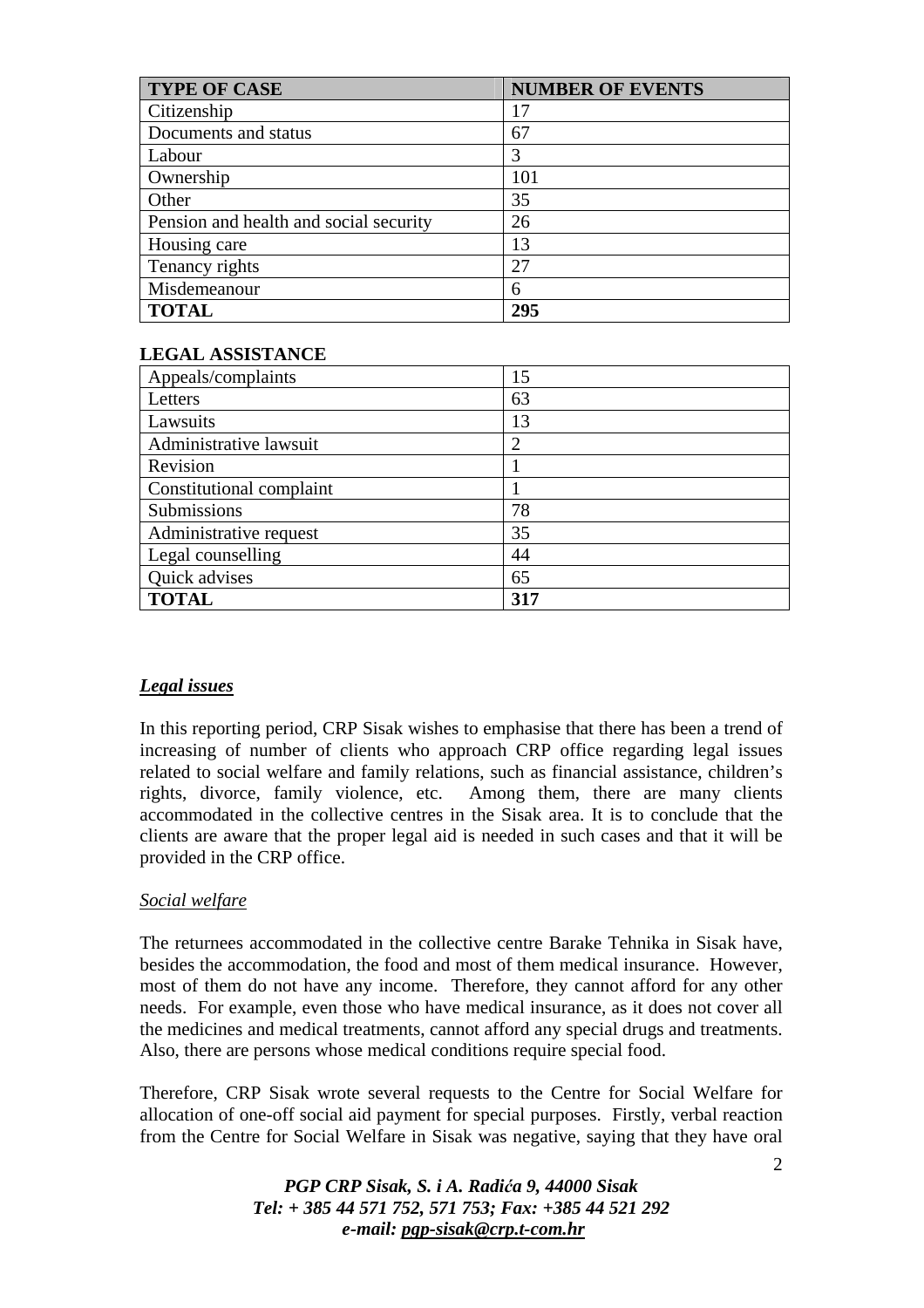instructions from Zagreb not to approve any such request from the people accommodated in the collective centres. CRP Sisak managed to get similar request from the Centre in Rijeka that was positively solved. CRP sent copy of that decision to the Centre in Sisak, and after that they issued several positive decisions.

#### *Children's rights – parental rights*

In the case of S. and D.N. (CRP NO. 7396), about which CRP wrote in November, CRP wrote a request to the Center for Social Welfare in Sisak to return the child to the parents. Namely, the child was taken from the hospital, after he was born, and put into the Children's Home in Zagreb. The Centre initiated the court proceedings to take away the child and parental rights from the parents. CRP is providing in-court representation to the parents, but the opposite side, i.e. the Centre, does not show any sign of co-operation in working for the child's benefit. The Centre and the Home want to give child for adoption abroad  $($ !?), with an explanation that the child is not of very good health and is of the Roma nationality, so it would be difficult that some Croatian family would adopt him?! CRP will still try to co-operate with the Centre, but if it becomes necessary, in order to protect the child's rights and parents' rights, CRP will also involve other institutions and the press.

#### *Family violence*

The client B.T. (CRP case 6403) has been maltreated by her husband. She was divorced at the Municipal Court in Sisak and it was decided that the children will stay with the mother (children are of age of 15, 11 and 9 years old). The father was obliged to pay the alimentation for the children in the amount established by the court decision. Unfortunately, the relations between the former spouses got worse, especially when the former husband started to disturb by constant phone-calls and every day visits to the client and the children. He was also spying on her and following her to the work place. In October 2006 he attacked her in a coffee shop, pushed her strongly and she fell down. He also insulted her in the presence of other people. It needs to be said that the husband is a former policeman and it may be suspected that he has good relations with the police officers. The client reported the violence to the police and managed to initiate a violation procedure before the Court for Violations in Sisak. The husband was sentenced to pay the fine in the amount of 1.300,oo HRK. During the court procedure, on 1 December 2006 CRP filed a request for sentencing a protective measure by forbidding the husband to approach the client, as she was a victim of family violence. The protective measure was ordered by the court verdict on 12th December 2006 for the period of 10 months.

Unfortunately, the husband is not acting in accordance with the court verdict, so CRP wrote and filed a request to the Police Administration in Sisak for execution of the court's verdict.

On the other hand, even though he is obliged to pay the child alimentation, the former husband refuses to do so. Therefore, CRP wrote another two submissions, the proposal for execution of the court decision and request for temporary child support to the Centre for social welfare in Sisak.